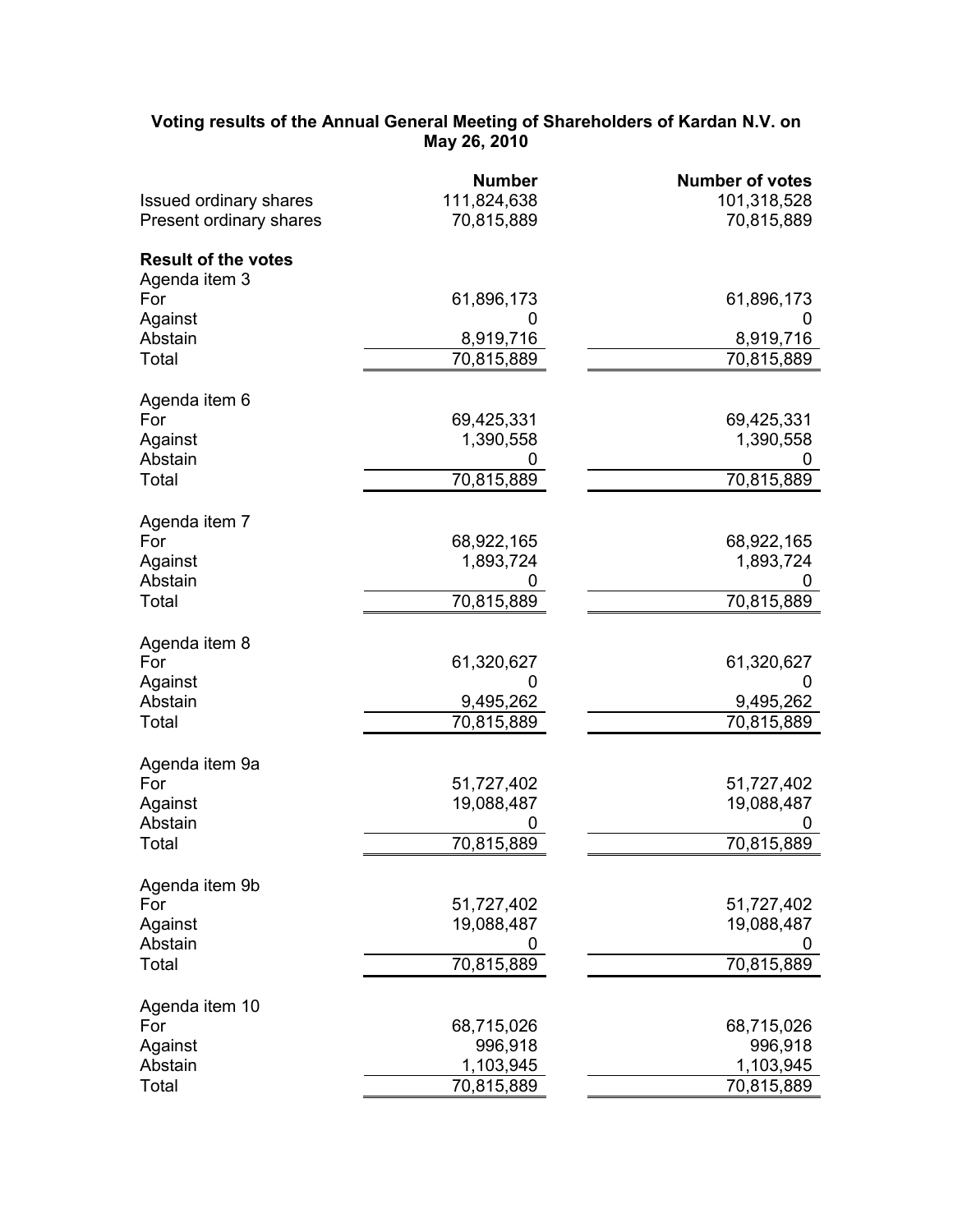| Agenda item 11a        |                |                |
|------------------------|----------------|----------------|
| For                    | 68,944,353     | 68,944,353     |
| Against                | 1,871,536      | 1,871,536      |
| Abstain                | 0              |                |
| Total                  | 70,815,889     | 70,815,889     |
|                        |                |                |
| Agenda item 11b<br>For | 68,974,594     | 68,974,594     |
|                        |                |                |
| Against                | 1,841,295      | 1,841,295      |
| Abstain                |                |                |
| Total                  | 70,815,889     | 70,815,889     |
| Agenda item 12         |                |                |
| For                    | 69,123,810     | 69,123,810     |
| Against                | 446,140        | 446,140        |
| Abstain                | 1,245,939      | 1,245,939      |
| Total                  | 70,815,889     | 70,815,889     |
| Agenda item 13         |                |                |
| For                    | 69,123,810     | 69,123,810     |
| Against                | 446,140        | 446,140        |
| Abstain                | 1,245,939      | 1,245,939      |
| Total                  | 70,815,889     | 70,815,889     |
|                        |                |                |
| Agenda item 14a        |                |                |
| For                    | 67,393,213     | 67,393,213     |
| Against                | 3,422,676      | 3,422,676      |
| Abstain                |                |                |
| Total                  | 70,815,889     | 70,815,889     |
|                        |                |                |
| Agenda item 14b        |                |                |
| For                    | 66,184,982     | 66,184,982     |
| Against<br>Abstain     | 4,630,907<br>0 | 4,630,907<br>0 |
| Total                  | 70,815,889     | 70,815,889     |
|                        |                |                |
| Agenda item 15         |                |                |
| For                    | 61,683,412     | 61,683,412     |
| Against                | 818,380        | 818,380        |
| Abstain                | 8,314,097      | 8,314,097      |
| Total                  | 70,815,889     | 70,815,889     |
| Agenda item 16a        |                |                |
| For                    | 70,717,348     | 70,717,348     |
| Against                | 98,541         | 98,541         |
| Abstain                | 0              |                |
| Total                  | 70,815,889     | 70,815,889     |
|                        |                |                |